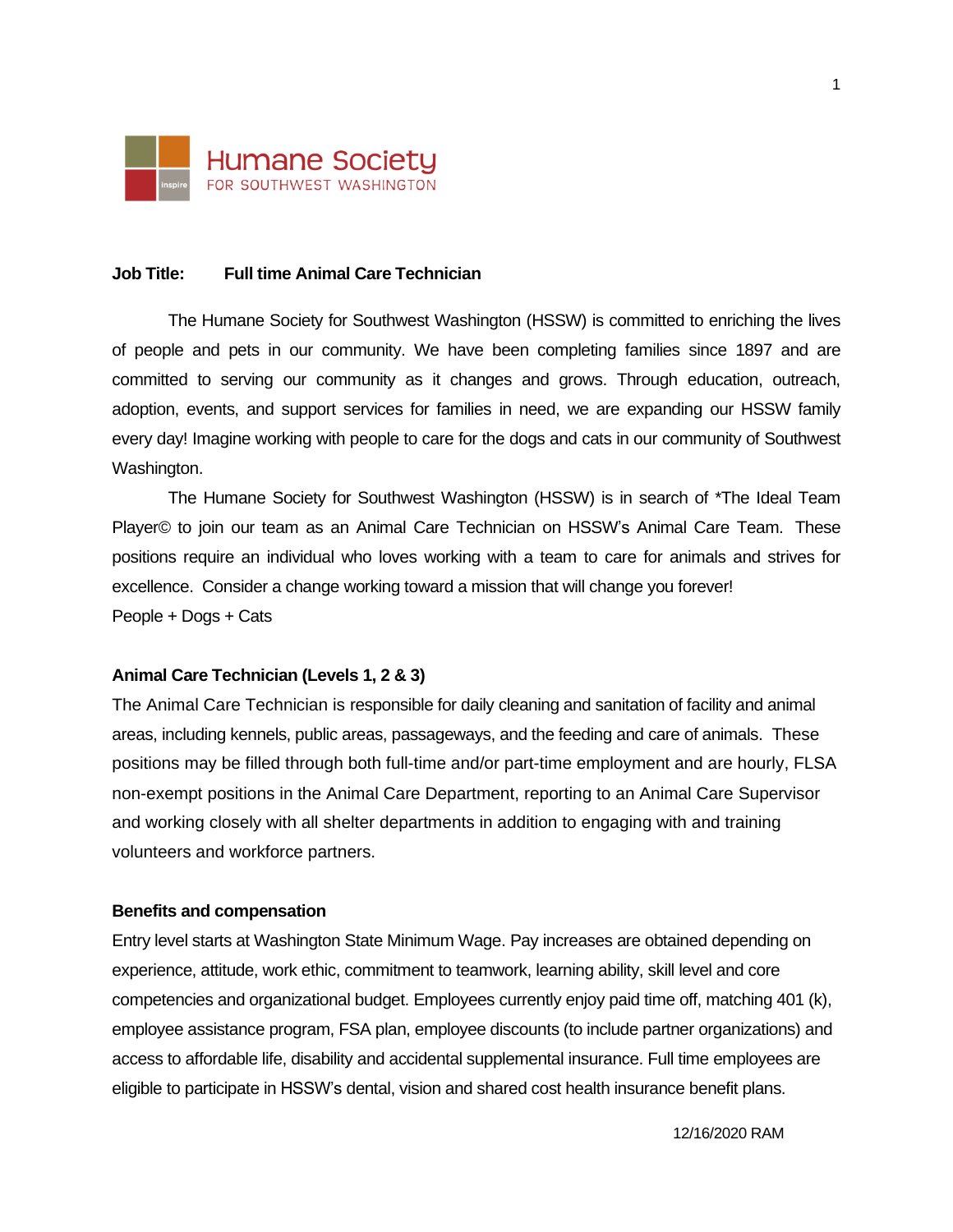# **The Ideal Candidate**

- **Displays sincere interest, enthusiasm, and affinity for animal care and working with people to** complete families.
- Demonstrates an attitude of being in service; using good judgment; maintaining a positive outlook; and, ideally, a sense of humor.
- Works well on teams and demonstrates an attitude and commitment to collaboration.
- **Committed to achieving excellence individually and as a part of the team.**
- Exhibits an approach to adaptability through overcoming obstacles to achieve results, remaining flexible and open to new ideas, recognizes and encourages others to understand changes in work tasks, situations, and environment as the basis and value for transformation.
- **EXE** Is committed to personal and professional development through life-long learning.

# **Animal Care Technician (ACT) Duties**

## **ACT 1 - Basic entry-level tasks**…

- Feeds all animals
- Performs daily cleaning and sanitizing of area of responsibility to include kennels, cages, and public areas, follows cleaning and disease control protocol to ensure a safe, healthy environment
- Follows all safety guidelines to ensure a safe work environment for staff and living environment for all animals. Takes immediate action to address any safety concern or noncompliance of safety rules that could put an employee, volunteer, client, animal, or the organization at risk
- Stocks areas and spot-cleans kennels and public areas throughout the day
- Keeps supervisor informed of animal behavior, health or concerns
- Other duties as assigned

# **ACT 2 – all the above to include…**

- Interactions with patrons; to include adoption socializations, animal to animal meets, lost animal walk through with patrons providing the highest degree of customer service
- Assists with animal behavior duties and keeping up to date on activity logs
- Assists med team with animal medical exams
- Assists with transports and the moving of animals throughout the facility
- Certified in micro-chipping, re-vaccination procedures & placing soft paws
- Performs adoption consultations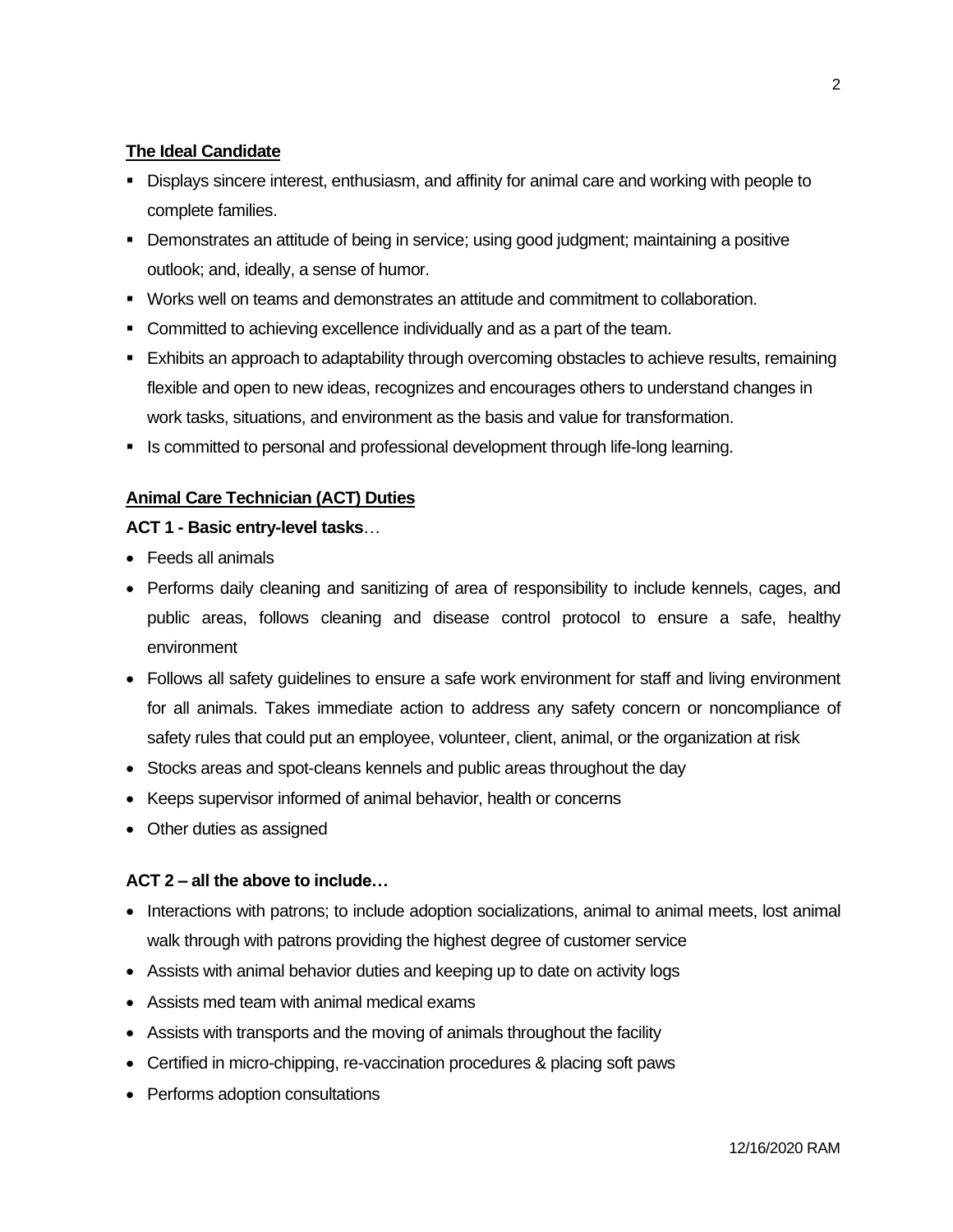• Other duties as assigned

# **ACT 3 – all the above to include…**

- Must be fully trained & willing to work on both Dog Team & Cat Team as needed
- Independent decision maker in conjunction with cat & dog team procedures and protocols
- Independently performs behavioral evaluations & decisions
- Performs intake exams, vaccinations and testing of animals
- Acts as first line trainer for new staff, volunteers & work training programs
- Other duties as assigned

## **Client Services Duties (all ACTs)**

- Actively promotes HSSW's programs and events to clients, volunteers and staff
- Refers clients to appropriate staff for service
- Assists with accepting in-kind donations
- Actively supports associate staff, volunteers and workforce partners.
- Promotes the development of skills related to the advancement of our goals and mission.
- Always represents the HSSW in a professional and courteous manner.
- Provides quality service to customers, volunteers, and staff recognizing their individual contributions to the team and the success of our organization
- Other duties as assigned

## **Measures of Accomplishment**

- $\checkmark$  Efficient, thorough, and timely cleaning, resulting in a consistently safe, clean and clutter-free environment. Kennels are consistently free of debris and waste.
- ✓ Accurate computer records
- $\checkmark$  Animals are fed according to protocol and are always provided with fresh water
- $\checkmark$  Animals receive daily enrichment according to protocol
- ✓ Consistent positive client feedback of customer service and volunteer engagement
- $\checkmark$  Mindfulness of possible incidents that cause accidents and injuries
- $\checkmark$  Participation in shelter activities such as trainings, meetings, and events

### **Qualifications:**

- Ability to read, understand, comprehend, and follow instructions & SOP's
- Ability to be certified in safe animal handling within 90 days of employment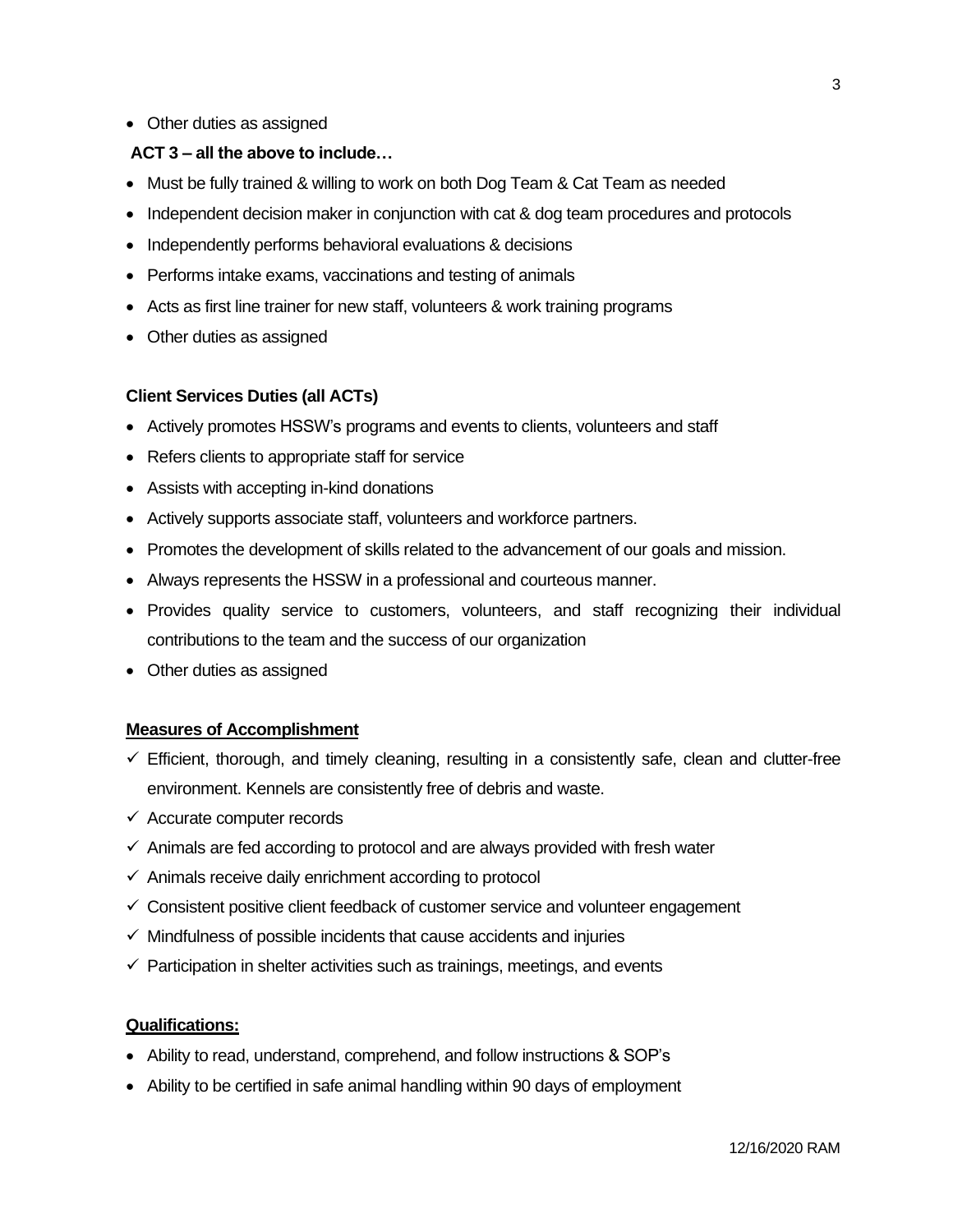- Able to work with animals, disinfectants & cleaning supplies
- Able to perform physical work: scrubbing, mopping, bending, lifting, walking and standing for up to 10 hours a day
- Able to lift 50 pounds with assistance

## **Knowledge/Skills/Abilities:**

- Ability to work in a fast-paced environment with a variety of people
- Ability to use a computer, working in a windows environment
- Ability to retain knowledge of animal breed, behavior, and handling
- Knowledge of animal health, ability to identify ill health
- Sincere interest in the mission of the HSSW

#### **HSSW Culture**

**Vision:** A community where everyone loves and cares for animals.

**Mission:** Rescue: Return. Restore. Rehome. Reconnect. One animal at a time.

**Values:** Compassion: Collaboration. Excellence. Service. Integrity. Stewardship**.**

We endeavor to seek excellence in all we do; we strive to maintain a positive attitude while doing it; we seek out opportunities to be in-service to one another; we depend on teamwork & collaboration in setting and achieving goals; with leadership as a core value we recognize that everyone has the opportunity to lead by setting an example of excellence, attitude, service, teamwork & collaboration. We seek to hire and surround HSSW with team members that are \*humble, hungry and smart;

- Humble team members are quick to point out the contributions of others and slow to seek attention for their own. They share credit, emphasize team over self and define success collectively rather than individually.
- Hungry team members are self-motivated and diligent. They are constantly thinking about the next step and the next opportunity.
- Smart team members are interpersonally appropriate and aware. They have good judgment and intuition around the subtleties of group dynamics and the impact of their words and actions.

### **Working conditions**

Work is performed in animal shelter. Noise levels in kennels can be high. Animal bites and scratches are a risk as animals with questionable temperaments will be encountered. Exposure to Zoonotic